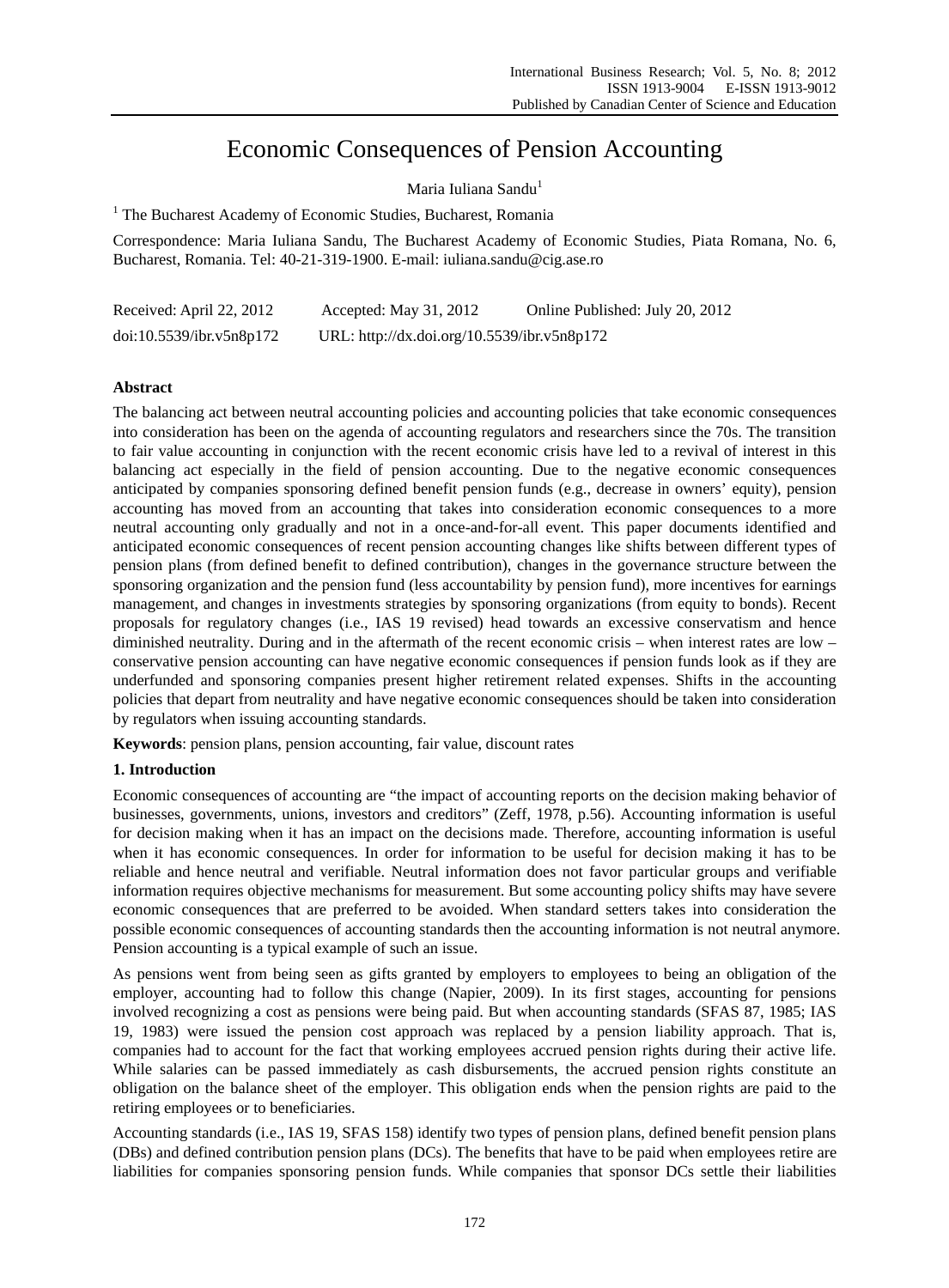paying a third party to assume payment for pension benefits, DBs sponsoring companies settle their liabilities by paying the benefits themselves. DBs guarantee a certain final benefit and vary the contribution rate required from plan participants in order to match the benefit guaranteed. This type of plan places most of the risk, in its different shapes (i.e., market risk, longevity risk etc.) on the company. DCs require a fixed periodical contribution and make no guarantee with respect to the pension benefit. This construction places most of the risk on the pension plan participants, namely the employees of the company. Therefore, pension accounting for companies that sponsor DCs involves only registration of the periodic contribution paid to the pension fund while pension accounting for DBs requires assumptions about the future.

Because standard setters took into consideration the economic consequences of pension accounting the move from a cost approach to an accrual approach was only gradual. Full accrual recognition of pension expenses and liabilities was feared by sponsoring companies as such a move would have caused a significant decrease in the reported owner's equity (Carpenter & Mahoney, 2004). The first pension accounting standards (SFAS 87, 1985; IAS 19, 1983) did not impose a complete shift towards a neutral pension accounting and allowed for smoothing mechanisms (i.e., *corridor approach*). According to Carpenter and Mahoney (2004) standard setters saw a need to depart from the principle of neutrality to avoid altering the performance of sponsoring companies and in this way the economy itself. Although much has been done in achieving neutrality of pension accounting information, recent proposed changes (i.e., use of the same interest rate for assets and liabilities) raise the question if economic consequences stem from neutrality or rather from misunderstandings of the complex assumptions that pension measurement involves.

This paper presents through simple examples the most important features of pension accounting and their potential economic consequences. Because pensions are long term products the magnitude of the economic consequences of recent pension accounting changes is yet unknown. For this reason the article documents economic consequences of recent pension accounting changes already identified but also anticipated effects. The economic consequences are presented in a framework that emphasizes the party they impact the most, shareholders or pension plan participants. Outlining the economic consequences of implemented or proposed changes in pension accounting is of importance as they can lead to many adverse situations like pauperism in society.

# **2. Pension Valuation**

Employees accumulate pension rights for each additional year they work. Companies sponsoring DBs have to show this accumulation in the financial statements of the company. This incremental amount discounted to the present moment forms the service cost that is shown as a pension expense of the company. Further, because benefits are paid in the future they increase in time with an interest rate adding an interest cost to the present pension expenses of a company. On the asset side the investments in stocks and bonds bring dividends, interest and appreciation in value and all these increases cumulate in the so-called return on plan assets. Under the current accounting regulations (i.e., IAS 19, SFAS 158) the rates of return on assets are based on expectations on how investments are going to evolve over the life of the obligation. The service cost, the interest rate with which pension rights increase and the expected return on assets meet at the level of the profit and loss account - see Figure 1. The new pension rights accrued by employees discounted to present value form the service costs, the pension liability at the beginning of the period multiplied by the annual interest rate forms the interest cost. The investments grow with an expected rate of return, which decreases the pension expenses. The arrows in Figure 1 show the starting point of the computations which end in values included in the profit and loss account of the sponsoring company. The pension expenses increase with a service and an interest cost and decrease with the expected return on the plan assets.



Figure 1. Pension expenses for DBs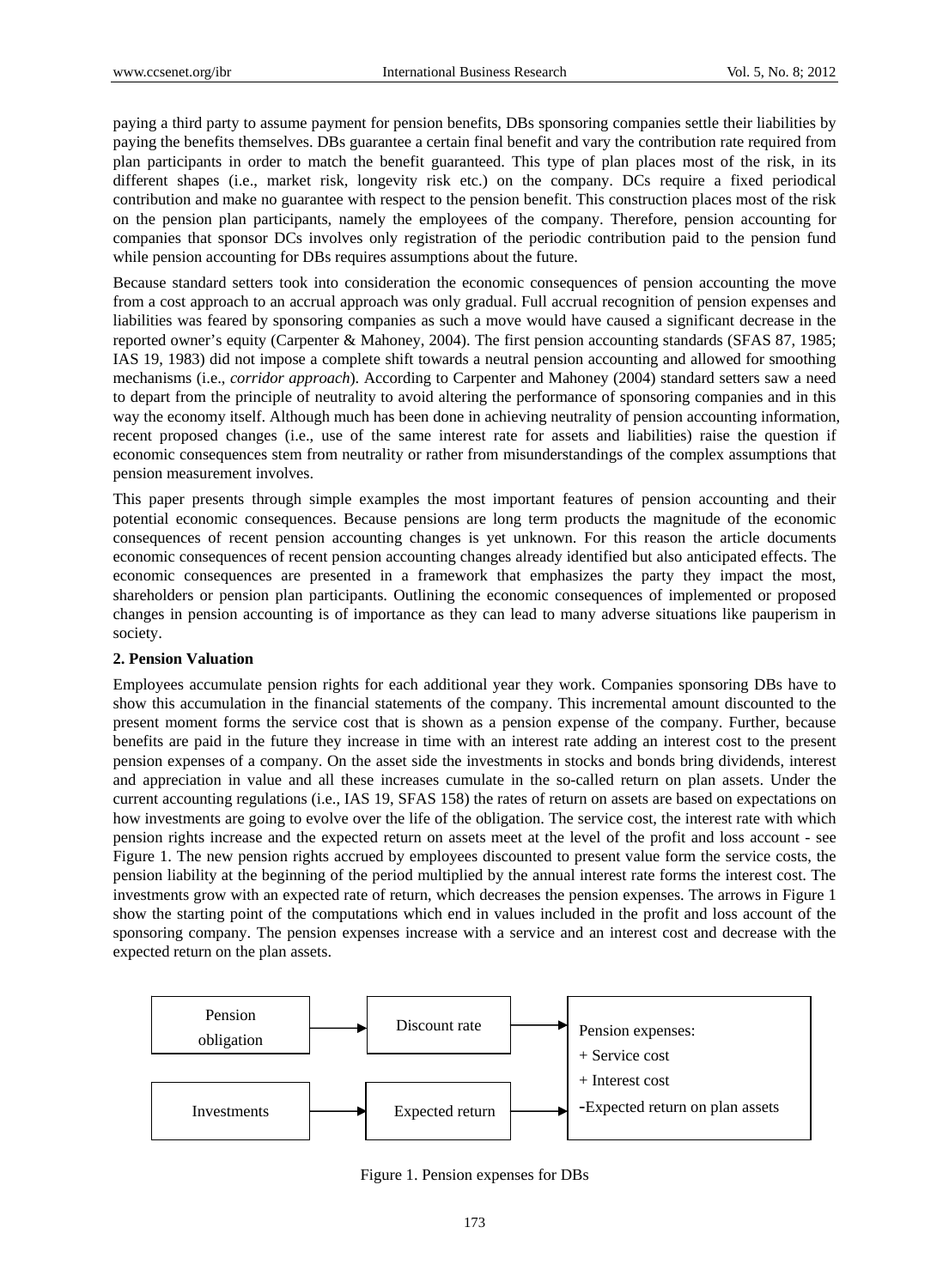Determining the amount payable to employees upon retirement involves projecting the obligations into the future. Actuaries have the task of looking into the future and making assumptions about future productivity, future wage increase, future inflation and many other elements. Probably one of the most important assumptions is related to the expected remaining lifetime of employees as more longevity means more pension payments.

As pension liabilities are not traded in the market, their value depends on projected liabilities amounts and discount rates that bring these projected amounts into present accounts. Actuaries were responsible also for setting the discount rate that brought future values into the present but in the aftermath of the 2000 stock market crash, accounting regulatory bodies took an interest in better standardizing the discount rate used to find the present value of liabilities and mandated the actuarial discount rate to be replaced by market based yields (i.e., high quality corporate bond yields of a term consistent with the post-employment benefit obligation) in order for the liabilities to be valued fairly.

The accounting changes that encouraged fair valuation of pension liabilities implied looking at the market to find the correct discount factor and this led to discount curves – each maturity with its discount factor. Having different discount rates for different periods to maturity is a considerable change to the actuarial approach that used fixed discount rates irrespective of the maturity of the payment. As Table 1 illustrates, a fixed actuarial discount factor can underestimate the pension related expenses. Let Fund A and Fund M be two DBs that only differ with respect to the discount rate used. For Fund A an actuarial fixed interest rate of 4% is used and the service costs are  $\Theta$ 43. For Fund M the discount rate is retrieved from the market and it differs from one year to the other. The interest rate for the second year is specially chosen higher as interest rates for long term instruments are expected to be higher than those for shorter term instruments. In Fund M's case the service cost is €952. Compared to the situation with fixed 4% discount rate, the service cost of Fund M is higher resulting in more expenses for the company. That is, the service cost determined under the fair value approach is higher than that determined under the actuarial approach showing that an actuarial discount rate underestimated the true pension costs of a company.

| <b>Fund A</b>             |               | <b>Fund M</b>             |     |
|---------------------------|---------------|---------------------------|-----|
| Years to payment          | $\mathcal{L}$ | Years to payment          | ↑   |
| Pension obligation year 1 | 500           | Pension obligation year 1 | 500 |
| Pension obligation year 2 | 500           | Pension obligation year 2 | 500 |
| Discount rate             | 4%            | Discount rate 1           | 2%  |
|                           |               | Discount rate 2           | 4%  |
| Service cost              | 943           | Service cost              | 952 |

Table 1. Effect of fixed discount rate on pension expenses, for different maturities

Discount rates that stem from the market have the advantage of incorporating risks (discount rates from riskier entities are higher than discount rates from default-free entities). Although accounting regulations indicate that liabilities should be discounted using high quality corporate bonds, the choice should be made according to the promise: if a sponsor guarantees for its employee's pension benefits then those benefits are riskless and should be discounted using a high quality bond yield. If the contract between the company and the employee has conditional promises such as "if the funding ratio drops below 90% then we are entitled to increase the required premiums", the discount rate should be higher than a high quality bond yield. The nature of the contract between the sponsoring organization and the employees should dictate the proper discount rate.

#### **3. Earnings Management**

#### *3.1 Discount Rates*

Accounting standards offer guidelines with respect to discount rates (i.e., IAS 19 – Employee Benefits – mentions that high quality corporate bonds are to be used as discount rates but it does not indicate which exactly to choose) and thus allow for flexibility with respect to the choice of the discount factor. Because there is variety of market yields on fixed instruments, a choice between a high market yield and a low one, namely choice between a high discount rate and a lower one, can be the choice between low and high expenses. Earnings can be managed if high discount rates are chosen with the purpose of lowering the service cost and the interest cost (Adams, Frank, & Perry, 2011). Fried (2010) documents the impact of SFAS 158 on the behavior of sponsoring companies and identifies that due to increased SFAS 158 related pension liabilities managers chose to use higher discount rates. Also Houmes and Boylan (2010) identifies the usage of higher discount rates after the enactment of SFAS 158 especially for sponsoring companies with decreased liquidity and increased leverage.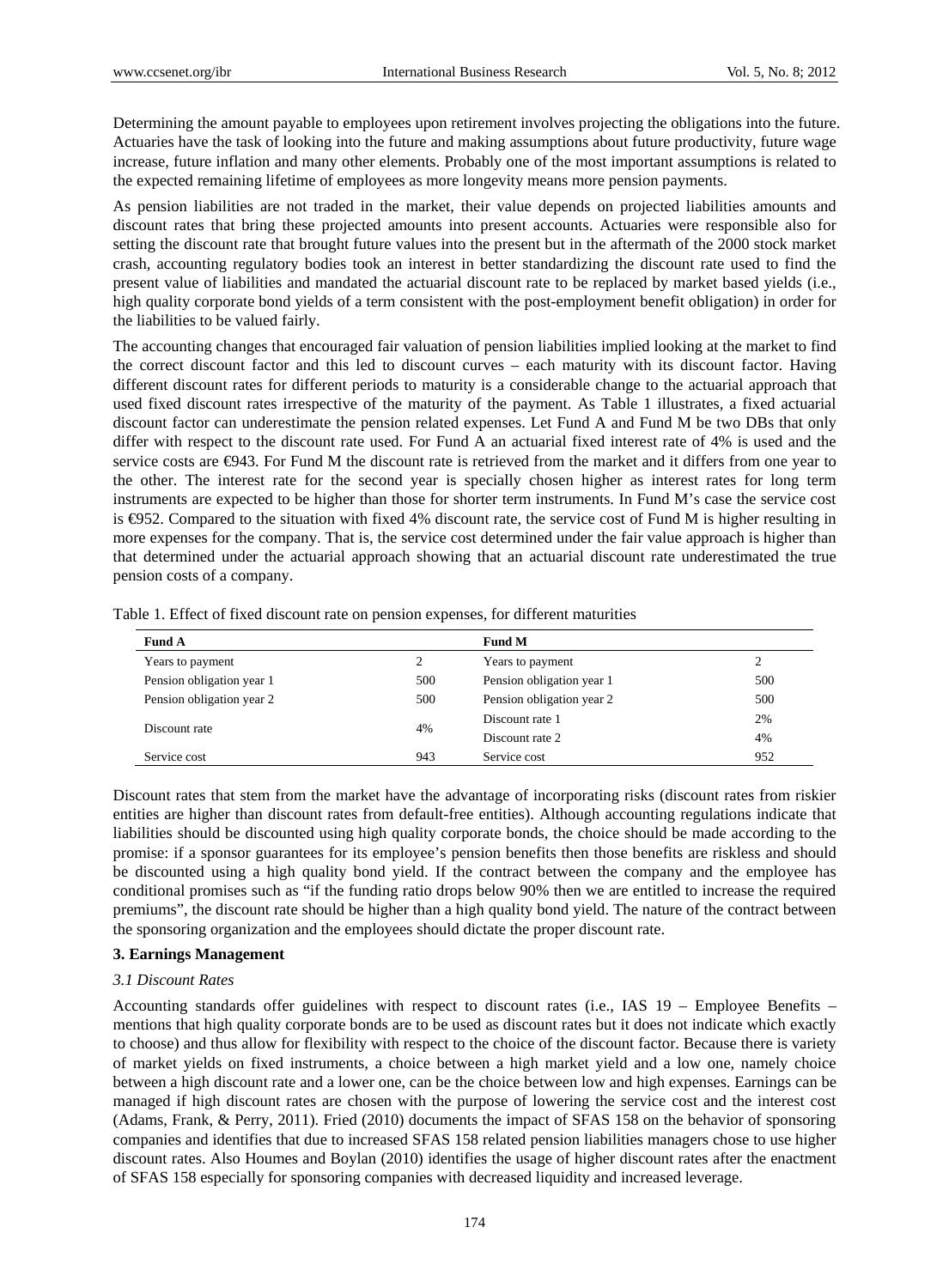Assuming that the problem of discount rates is settled, companies have another levy to increase or decrease pension expenses and to manage earnings to their advantage. Research has documented this behavior. According to Adams et al. (2011) using high expected rates of return can unjustly decrease expenses and inflate earnings showing a better financial situation of the company. Moreover, there is doubt on how the expectations related to the rates of return on the pension assets are obtained. Ramaswamy (2012) identifies that the median assumed return for US companies has been of 8.5 percent even though the yield on Treasury securities (i.e., the discount rate for pension liabilities) has been declining. SFAS 132(R) – Employers' Disclosures About Pensions and Other Postretirement Benefits – introduced requirements of disclosure of the composition of pension assets in addition to reporting the expected rate of return. When both expected rate of return and portfolio assets allocations are reported, it is harder for managers to justify expected returns assumptions that would be unrealistic given the asset portfolio composition (Komissarov, 2010). Komissarov (2010) shows that the degree of inconsistency between the expected rates of return and asset allocations declined following the adaptation of SFAS 132(R).

Given the extended use of unjustified high discount rates accounting standard setters have imposed the use of actual returns on assets instead of expected rates of returns. Opponents of this approach argue that this undermines the *raison d'etre* of pension fund investments, namely, to offer high average returns for when employees retire. This can imply long investment horizons which, depending on the age of the employee, can extend to 40 years (if the employee is 25 and retires at 65). The use of high expected returns is justified by managers as having high expectations with respect to the long-term performance of their investments. Moreover, they argue that these expectations can give insight into what are the performance targets and whether or not management is able to achieve these targets; actual returns are indicative of the investment goal of the sponsoring company and the degree with which the investment goal was fulfilled is given by the expected rate of return (Carpenter, 2007).

In using actual returns, long-term investments are judged over a short period of time. The frequently changing actual returns cause volatility of pension related expenses in the profits reported by companies. Consequently, actual returns put the noise of the markets in the accounts of the company and this can misguide decision makers and have further economic consequences (high retirement liabilities on the balance sheet of sponsoring companies can affect their lending capacities (Jones, 2011)). Almost 70 percent of the respondents (pension fund directors) of a 2010 National Association of Pension Funds (NAPF) Annual Survey cited by Clacher and Moizer (2011, p. 15) agreed that "the snapshot method of accounting – valuing assets according to today's market values – is inappropriate for long-term products such as pensions and generates too much volatility in the scheme valuation". But Bader and Gold (2002, p.12) contradict this by arguing that "volatility is a property of markets; it is not a disease for which accounting is the cure". According to Adams et al. (2011) the choice between different asset growth rates is twofold and reflects the trade-off between relevance and reliability. Actual rates of return can be used if the scope is to obtain more reliable but less relevant financial statements. If on the other hand, expected rates of return are used then the financial statements will be more relevant but less reliable.

# *3.2 Unique Interest Rate*

The new revised version of IAS19 suggests that pension funds will have to use one interest rate to obtain the net interest cost. That is, pension funds expect to make payments in the future and these cash flows are discounted with an interest rate. But pension funds also make investments and expect to receive cash flows that will grow, not with an expected rate of return but with the same interest rate as that used to discount liabilities. This allows for a net cost to be determined by subtracting the earnings obtained on assets from the expenses made with the liabilities.

In a simple scenario,  $\bigoplus$  000 000 worth of assets invested at an expected return of 5% will grow in 10 years to  $\bigoplus$ 630 000. If the projected liability for the same period is  $\in$ 1 480 000 and the actuarial discount rate is 4%, the present value of the liabilities will be exactly  $\in$ 1 000 000 with no effect on the surplus (assets minus liabilities) of the company as the liability and the assets exactly cancel out. Liabilities are determined following a time path of first looking into the future and discounting to arrive at the present value; assets on the other hand follow a time path of incremental growth. In a hypothetical case and for ease of comparability, the assets are assumed to follow the same time path as liabilities: assuming end values as known and discounting to determine the present value. If the investments are expected to be worth  $\bigoplus$  630 000 in 10 years and the same discount rate of 4% as that used for liabilities is applied to find the present value, then the assets are worth  $\trianglelefteq 100\,000$  instead of  $\trianglelefteq 000$ 000. A surplus of €100 000 is artificially created because the discount rate is 4% instead of 5%. This is caused by the fact that the discount rate used for investments did not take into account that investments are more risky than pension liabilities that in a pure DB setting are considered risk free (more risky investments should be discounted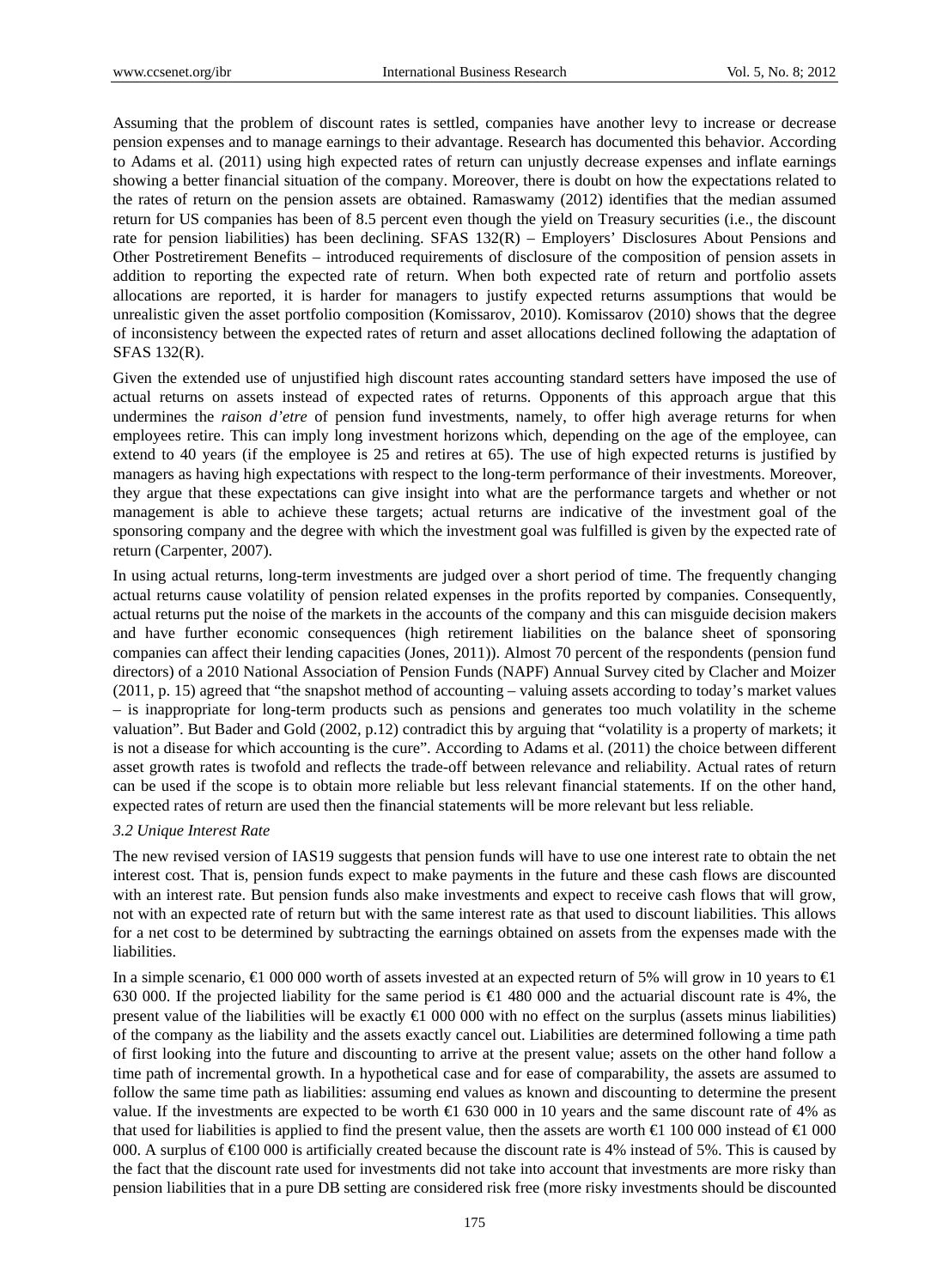more heavily). So although not intended, the revised version of IAS 19 creates a difference in treatment between assets and liabilities: the liabilities are allowed to include expectations (through the actuarial assumptions made in determining the value of the projected liabilities) while the assets are assumed to grow in a deterministic manner (expected rates of return for assets are replaced by currently known interest rates). This makes assets and liabilities incomparable and a net interest income (interest cost minus asset growth) calculation unreliable. Furthermore, if accounting standards impose the use of the same interest rate for assets and liabilities, then it should not matter anymore if the investments are shared between stocks and fixed instruments as both will grow with the same rate in the profit and loss account of the company sponsoring DBs (although any extra return can be recognized in the other comprehensive income).

In proposing such changes, standard setters do not follow the logical path: first there is the contract between the company and the employees that dictates the worthiness of the liabilities (likelihood that the liabilities are going to be paid) and after deciding on the liabilities the investments are chosen in order to sustain the payment of those liabilities. The investments should be made such that they match liabilities but unless the assets completely mimic the liabilities, which is highly improbable, then they should not be considered under the same interest rate regime. Imposing the same interest rate for assets and liabilities can take away management incentives to find optimal portfolios.

# *3.3 Recognition versus Disclosure*

Because pension accounting regulations asked for more transparency from sponsoring companies, pension obligations were transferred from the footnotes into companies' accounts. Fried (2010) provides empirical evidence of a negative stock price reaction around the release of SFAS 158 exposure draft as this standard proposed reallocation of already disclosed information from the financial statements footnotes to the balance sheet. Furthermore, the study identifies increased lobbying from managers of pension plans sponsoring companies against the implementation of SFAS 158 but does not continue to investigate whether or not lobbying had an effect on the measure of neutrality of the standard.

Sun (2011) also questions the effect of recognition versus disclosure of pension related information looking at economic consequences in terms of market responses. According to the study, analysts interpret differently disclosed and recognized information and recognition increases the markets perceived equity risk and leads to a higher cost of capital.

Pension plans' assets grow with an expected return determined from actuarial assumptions on long-term rates of return on government bonds and suitable risk premiums that take into account historic and expected market trends; any difference between the expected return on assets and the actual return is recognized in the statement of comprehensive income. So under the current pension accounting, actual returns are used but they impact the equity and not the profit and loss account. It should not matter if expected instead of actual returns are used to diminish the pension expenses. But using actual rates of return in the profit and loss account is expected to impact the performance of sponsoring companies (E&Y) as uses of accounting information filter differently profit and loss account information and other comprehensive income information.

# **4. Different Asset Allocation**

If pension funds invest in fixed income instruments then, as fair valuation requires searching for the correct discount rate in the market, both assets and liabilities can be affected by movements in the interest rates. Discounting fixed income assets and liabilities with a lower interest rate can have a positive impact on pension funds through the asset side, increasing the value of the assets but a negative impact through the liabilities side, increasing the value of the liabilities. This sensitivity of pension funds' assets and liabilities to interest rate movements is classified as an interest rate risk and a broadly used method of measuring this risk is the duration gap analysis. The concept of duration is used to provide an approximation of the sensitivity of a security's market value to a change in the interest rate (i.e., the percentage change in the price of a security for a unit change in the yield). As a rule of the thumb, when a company has fixed income instruments with duration of 5 years and liabilities with duration of 15 years, an increase of 1% in the interest rate leads to a 5% increase in the assets and a 15% increase in the liabilities. Thus, abrupt changes in the interest rate can make overnight pension plans insufficiently funded.

Pension funds apply strategies like asset-liability management (ALM) in an attempt to match the duration of the assets with that of the liabilities. This matching can lead to investing a high proportion in assets with a long duration (i.e., long-term bonds). Amir, Guan and Oswald (2010) and Mashruwala (2008) provide empirical evidence that UK companies, on average, shifted pension assets from equity to debt securities due to new pension accounting regulations (e.g., FRS 17). Chuk (2012) also finds that due to recognition requirements of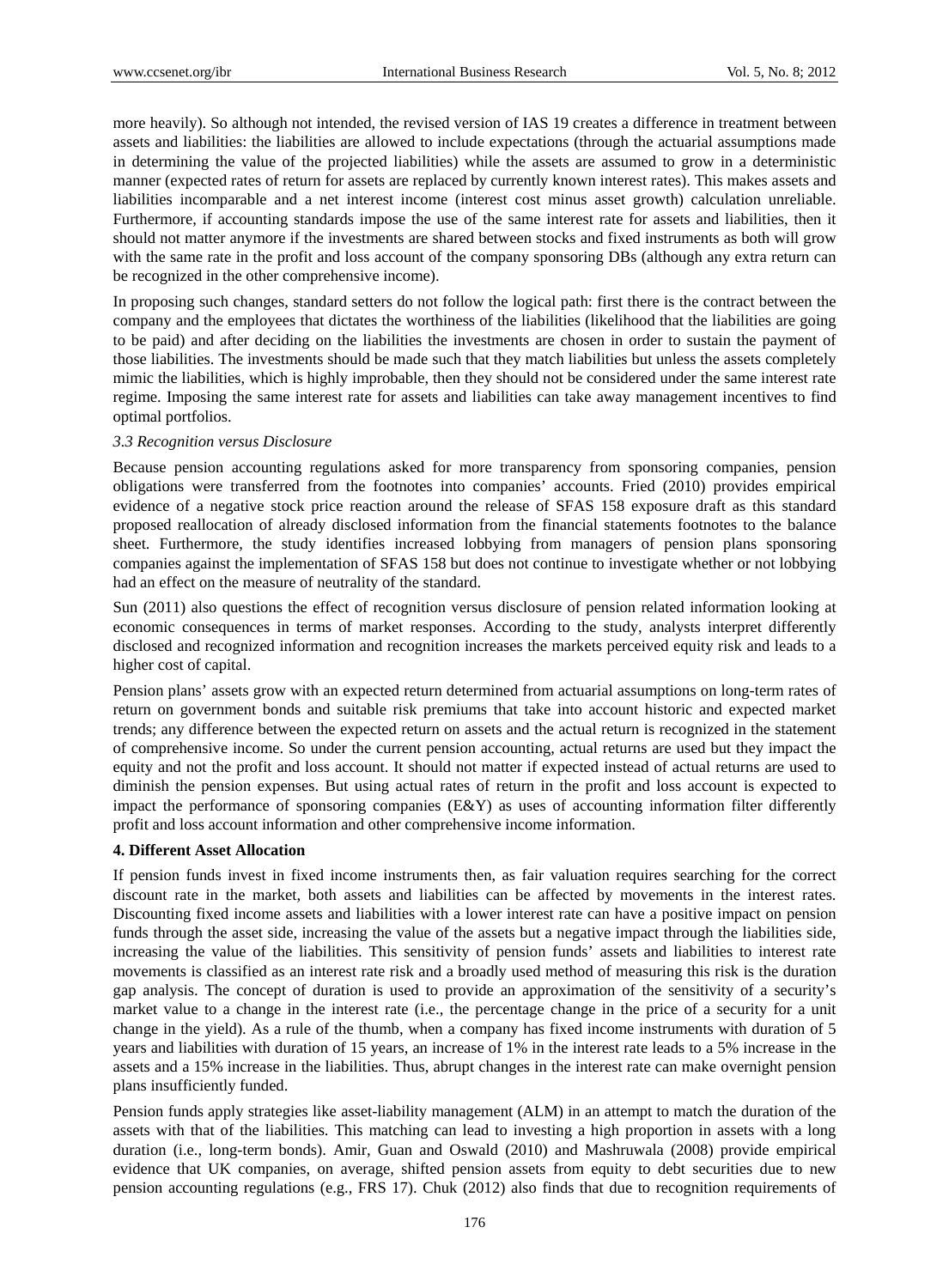SFAS 158, sponsoring companies increase the asset allocation to high-risk securities simultaneously reducing the expected rate of return. But this abrupt reallocation of assets from equity to debt instruments can be problematic. A high demand of bonds can drive prices up and yields down, increasing the present value of the liabilities so that more debt instruments will be needed to match the liabilities (Clacher & Moizer, 2011). Too rigorous accounting regulations with respect to interest rates and recognition of total pension surplus/deficit (assets minus liabilities) on the balance sheet can impact the asset allocations of corporate pension funds and dampen the good things that pensions funds were credited for, i.e., development of capital markets (Jörg & Niggemann, 2010).

Differently, Komissarov (2010) finds that in order to justify higher expected returns, US sponsoring companies increase the equity exposure. Kiosse and Peasnell (2009) document that requirements made on discount rates have impacted the reconfiguration of the asset allocation in favor of fixed interest securities irrespective if this would be the optimal investment.

#### **5. Risk Shifting**

As it is in the case of DBs, sponsoring companies guarantee the final benefit and therefore bear the risks inherent to pension funds including longevity risk, interest rate risk, inflation risk, investment return risk but also regulatory risks. That is, if there is underfunding of the pension plan, sponsoring companies may be asked to allocate money to restore the funding to an acceptable level. Although difficult to attribute solely to pension accounting, several studies (Broadbent, Palumbo, & Woodman, 2006) document a causal relation between pension accounting and the shift from DB to DC schemes. Most of the studies analyze the pension market of US and UK as these two countries experienced the most notable changes between the years 2001-2011 (The P&I/Towards Watson 300). Campbell, Dhaliwal and Schwartz (2010) provide empirical evidence that companies with high SFAS 158 incremental liabilities (alongside lower profitability, and lower growth opportunities) chose to freeze or terminate their defined benefit pension plans.

This DBs-DCs switch is anticipated to be detrimental to pension plan participants in the long run. Ramaswamy (2012) shows that in the UK the total contribution to DCs is around 9% of salaries compared to 20% of salaries for DBs. Employees with low financial expertise and who are therefore prone to behavioral bias may act in a myopic way and delay saving for retirement. This can lead to an insufficient retirement revenue and worse, pauperism in society. Therefore, the changes made to pension accounting do not support the continuation of the DB structures that used to be predominant in the pension environment and an important economic consequence can be that pension plan participants are harmed in the long run.

Also, in their attempt to hedge against as much risk as possible, DBs might see derivatives as tempting investment choices. In November 2010 the Committee on the Global Financial System (CGFS), part of the Bank for International Settlements, delegated a working group to look into how insurance companies and pension funds will be affected by forthcoming accounting and regulatory changes. CGFS considered that financial institutions face a double threat: low-interest rates and changing accounting regulations. The report reiterates what previous literature already documented in that future regulatory changes could lead to reallocations of investments across financial instruments but adds a twist: the report anticipates a notable increase in the use of derivatives. Greenwood and Vayanos (2008) show that DBs acquired a high volume of interest rate swaps in the period 2005-2006 in order to increase the duration of the pension fund assets.

The use of derivatives can increase especially for DBs as these plans have more levers to handle risk. DBs can transfer risks between generations through the so called intergenerational risk sharing. Namely, risks that affect an entire generation like labor market or capital market shocks can be transferred to other generations by adjustments to contributions or benefits. In typical DC structures most of the risks are born by pension plan participants. DCs shelter individual accounts where "what you put in" equals "what you get out". Individual participants and not companies decide on the proper investment strategy and implicitly on how much risk to bear. Besides not having the advantage of intergenerational risk sharing (like DBs), participants might have difficulty in understanding different types of derivatives and opt for a reduced exposure to such instruments. But the situation in which risks are transmitted entirely to pension plan participants is specific for pure DCs that have no solvency risk as the plan's liabilities are given by the value of the assets. Nevertheless, solvency requirements have to be met even in the case of DC plans if they have to guarantee minimum rates of return, minimum pensions corresponding to the amount saved by participants, rates of return within a range of returns relative to other pension funds in the market (Daykin, 2002). Therefore, in order to reduce risks, DCs stakeholders can actively influence the asset allocation strategy towards more investments in derivatives. Although derivatives have been tainted by a bad reputation they can have improved results of pension funds by hedging against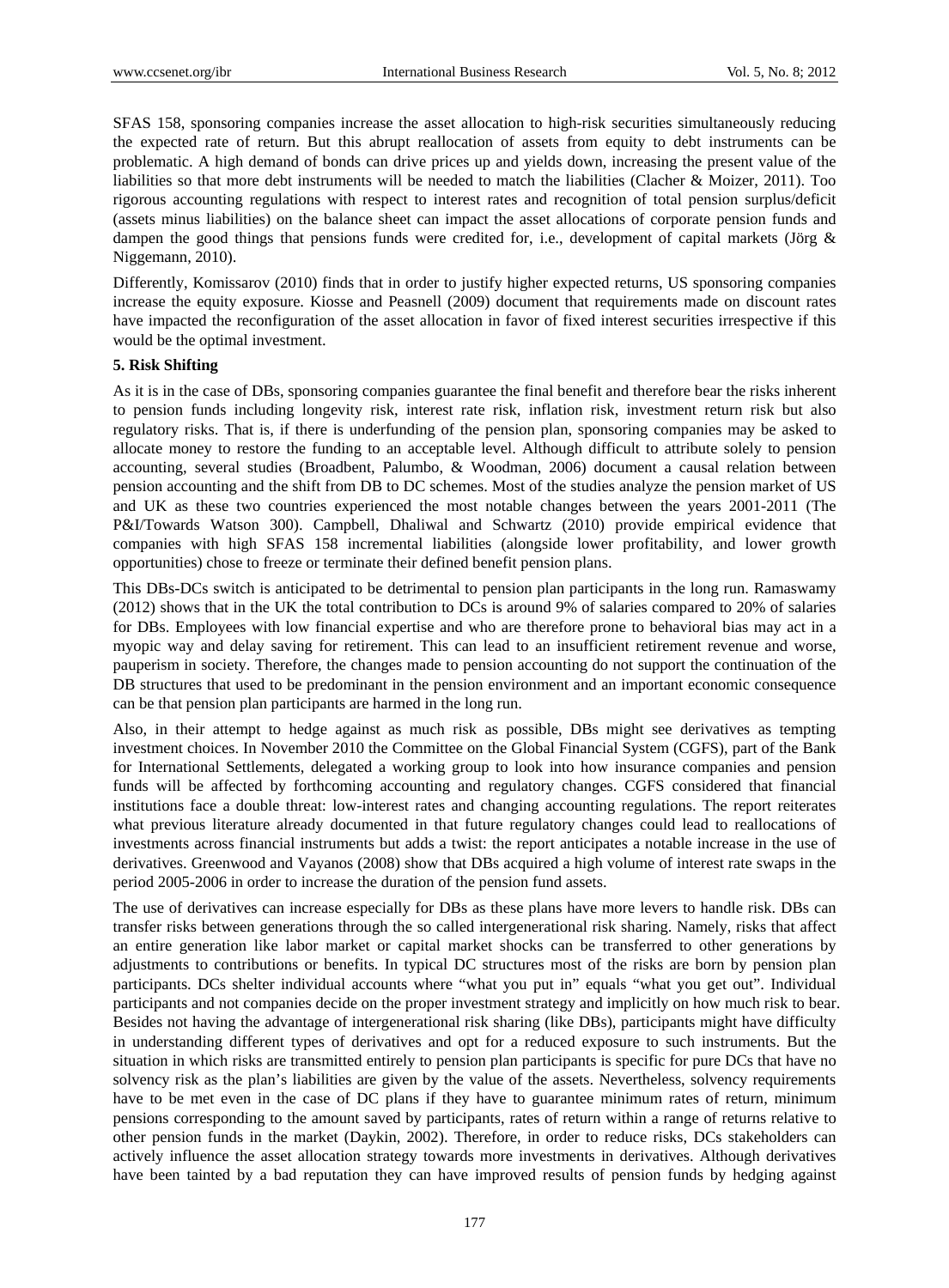various risks. Accounting can reinforce the transparency of risk management strategies so that the usage of derivatives can be properly understood by stakeholders.

#### **6. Conclusion**

Due to the transformations of pension accounting (fair valuation and requirements on balance sheets of sponsoring companies to include retirement assets and liabilities), the declining equity and interest rates are shown in the accounts of sponsoring companies. Thus, the assets have a lower value while the liabilities, discounted with lower interest rates, are higher. This results into many pension funds being underfunded due to changing accounting policies. The immediate economic consequences of these changed accounting policies are increases in contribution rates, cuts in benefits and partial instead of full indexation. This paper identifies other economic consequences that can be attributed to specific harmed parties (Table 2).

Table 2. Economic consequences and impacted parties

| <b>Economic consequences</b> | <b>Impacted party</b>                    |
|------------------------------|------------------------------------------|
| Earnings per share           | <b>Shareholders</b>                      |
| Stock prices                 | <b>Shareholders</b>                      |
| Asset allocation             | Shareholders & Pension plan participants |
| Risk shifting                | Pension plan participants                |

Research has documented that sponsoring companies with high pension liabilities experience declining earnings per share and stock prices. These economic consequences affect primarily the shareholders of the sponsoring company. Changes in pension accounting also impact the pension funds asset allocations. In the attempt of matching the duration of the liabilities, DBs tilt the portfolio towards more fixed income instruments harming the firms in need of capital. In the long run, institutional investors that invest mostly in debt instruments can damp the economic development of a country and have negative economic consequences for both shareholders and pension plan participants. In order to protect shareholders from negative economic consequences DBs sponsoring companies can opt to freeze the defined benefit structure and offer instead a defined contribution option. Under a defined benefit format the sponsoring company is responsible for the retirement revenue of its employees and in order to achieve the wanted pension revenue the contributions paid while working can be increased. Differently, in the case of defined contributions employees are uniquely responsible for how their savings are invested. Aside from a lack of financial knowledge individuals are prone to behavioral biases that make them unaware of the amount necessary to save for retirement. So on the long run, the DB-DC shift can be detrimental to pension plan participants.

Using only quantitative data can be misleading in identifying causality between DBs-DCs shifts and accounting changes because of the lack of clear quantitative indicators. Ratios between pension costs and pension liabilities or service cost and pension liabilities have been used to find the maturity of the pension fund but they do not provide the status of the pension fund. On the other hand, by using a qualitative approach a clear causality can be identified. As an example, in 2010 Boeing announced that in 2011 DB schemes will be frozen for newly hired employees. In 2012 Boeing justifies the decrease in their earnings per share by the retirement of the first wave of workers from the baby boom generation pension. Hence, further research can add a qualitative aspect to the research into pension accounting economic consequences improving the understanding of the phenomenon. This paper is a review of the literature accompanied by simple examples meant to clarify the most common pension accounting concepts. As pensions are long term products and as changes to pension accounting are relatively recent the realization of economic consequences is difficult to verify empirically.

Although meant to be neutral, accounting for pensions has become more conservative by requiring the use of the same interest rate for assets and liabilities. Apart from creating an artificial image that assets mimic perfectly the pension liabilities, this form of pension accounting places emphasis on the short term rather than on the long term perspective and pension funds' investments are meant to satisfy long term investments. Economic consequences that stem from conservative rather that neutral accounting policies should be incorporated by regulators in the standard setting process.

#### **Acknowledgements**

This work was supported by DoEsEc project - "Doctoral Studies in Economy at European Knowledge Standards", co-funded by European Social Fund through the Sectorial Operational Programme for Human Resources Development 2007 – 2013, and coordinated by The Bucharest Academy of Economic Studies.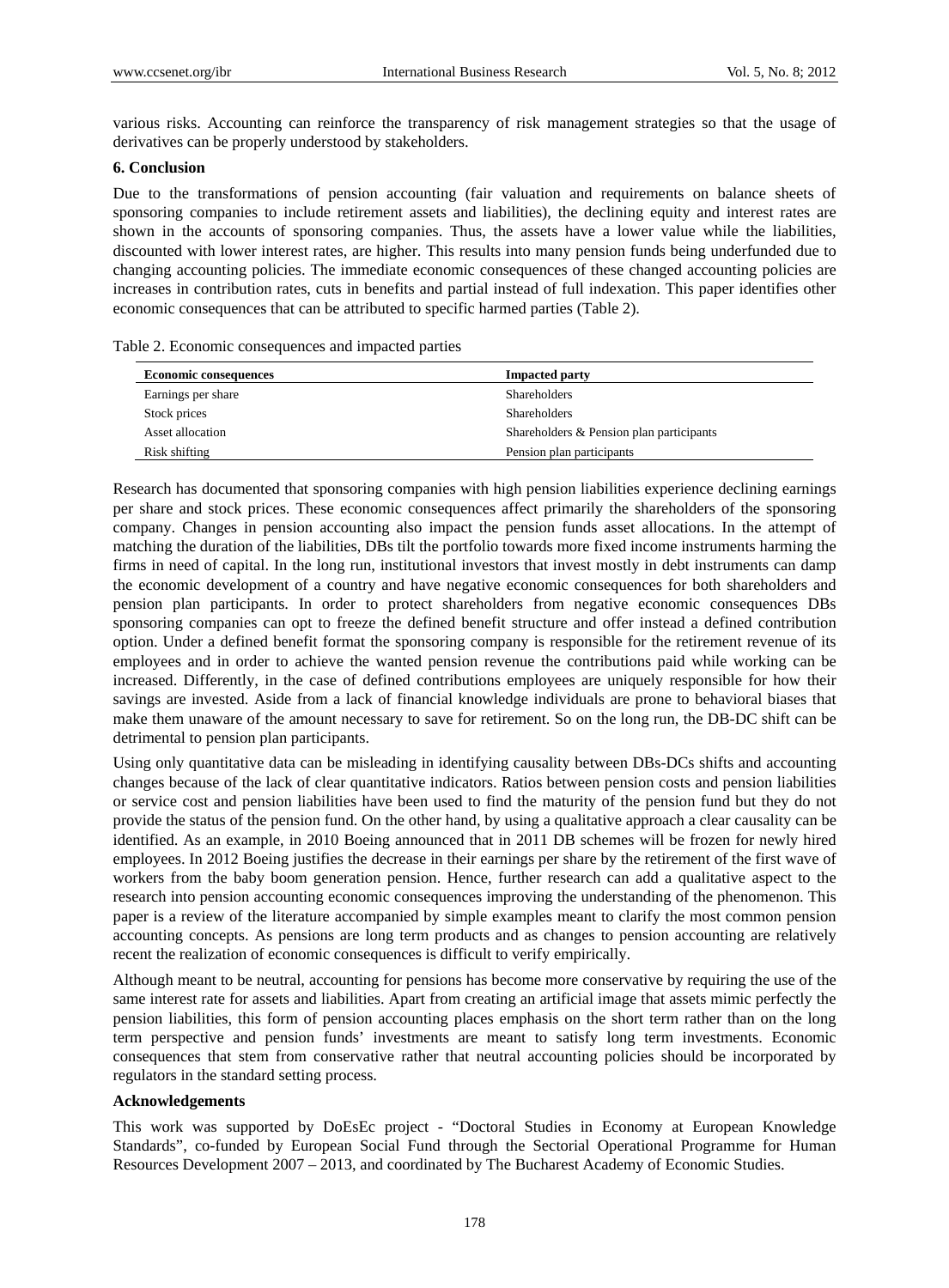#### **References**

- Adams, B., Frank, M. M., & Perry, T. (2011). The Potential for Inflating Earnings through the Expected Rate of Return on Defined Benefit Pension Plan Assets. *Accounting Horizons, 25*(3), 443-464. http://dx.doi.org/10.2308/acch-10115
- Amir, E., Guan, Y., & Oswald, D. (2010). The effect of pension accounting on corporate pension asset allocation. *Review of Accounting Studies, 15*(2), 345-366. http://dx.doi.org/10.1007/s11142-009-9102-y
- Bader, L. N., & Gold, J. (2002). Reinventing pension actuarial science. *Pension Forum, 14*(2). Pension Section of the Society of Actuaries.
- Blome, S., Fachinger, K., Franzen, D., Scheuenstuhl, G., & Yermo, J. (2007). Pension Fund Regulation and Risk Management: Results from an ALM Optimisation Exercise. *OECD Working Papers on Insurance and Private Pensions*, No. 8.
- Broadbent, J., Palumbo, M., & Woodman, E. (2006). The Shift from Defined Benefit to Defined Contribution Pension Plans – Implications for Asset Allocation and Risk Management. Paper prepared for the working group on Institutional Investors, Global Savings and Asset Allocation established by the Committee on the Global Financial System, Bank for International Settlements, Basel.
- Campbell, J., Dhaliwal, D. S., & Schawartz, Jr. W. C. (2010). Equity Valuation Effects of the Pension Protection Act of 2006. *Contemporary Accounting Research, 27*(2), 469-536. http://dx.doi.org/10.1111/j.1911-3846.2010.01023\_3.x
- Carpenter, B. W., & Mahoney, D. P. (2004). Toward the Goal of Teaching Excellence in Accounting: Reexamining the Role of Neutrality and Conservatism in the Development of Pension Accounting Standards. *Journal of College Teaching & Learning, 1*(9), 57-64.
- Carpenter, B. W., & Mahoney, D. P. (2007). Accounting for defined benefit pension plans: is FASB finally fulfilling its 25 year old promise? *Journal of Business & Economics Research, 5*(8), 79-90.
- Chuk, E. (2012). Economic Consequences of Mandated Accounting Disclosure: Evidence from Pension Accounting Standards. http://dx.doi.org/10.2139/ssrn.1737543

Clacher, I., & Moizer, P. (2011). Accounting for Pensions. Leeds University Business School. Retrived from http://www.napf.co.uk/PressCentre/NAPFcomment/~/media/Policy/Documents/0190\_%20Accounting\_for\_Pens ionsL.ashx

- Committee on the Global Financial System Papers No 44. (2011). Fixed income strategies of insurance companies and pension funds. Bank for International Settlements.
- Daykin, C. D. (2002). Risk management and regulation of defined contribution schemes. *Seminar for Social Security Actuaries and Statisticians: Actuarial Aspects of Pension Reform*, Moscow, Russian Federation. Retrieved from http://www.actuaries.org/PBSS/Documents/Moscow\_Daykin\_en.pdf
- Deloitte. (2011). *IAS 19–Employee Benefits. A closer look at the amendments made by IAS 19R*. Retrieved from http://www.deloitte.com/assets/Dcom-Netherlands/Local%20Assets/Documents/NL/Diensten/Accountancy /nl\_nl\_accountancy\_brochure\_IAS19\_pensioen.pdf
- Ernst, & Young. (2011). Implementing the 2011 revisions to employee benefits. Retrieved from http://www.ey.com/Publication/vwLUAssets/Applying\_IFRS:\_IAS\_19\_Employee\_Benefits/\$FILE/Applyi ng%20IAS%2019%20Revisions%20for%20employee%20benefits.pdf
- Fried, A. N. (2010). The Economic Consequences of SFAS No. 158. http://dx.doi.org/10.2139/ssrn.1579539
- Greenwood, R., & Vayanos, D. (2010). Bond Supply and Excess Bond Returns. *CEPR Discussion Paper* No. DP6694. Available at SSRN: http://ssrn.com/abstract=1141016
- Houmes, R., & Boylan, B. (2010). Has the adaptation of SFAS 158 caused firms to underestimate pension liability? A preliminary study of the financial reporting impact of SFAS 158. *Academy of Accounting and Financial Studies Journal, 14*(4), 55-66.
- Jones, D. A. (2011). Changes in the Funded Status of Retirement Plans after the Adoption of SFAS No. 158: Economic Improvement or Balance Sheet Management?. Under review at *Contemporary Accounting Research*.
- Jörg, R., & Niggemann, T. (2010). Pension Funding and Capital Market Development. Available at http://dx.doi.org/10.2139/ssrn.1571126